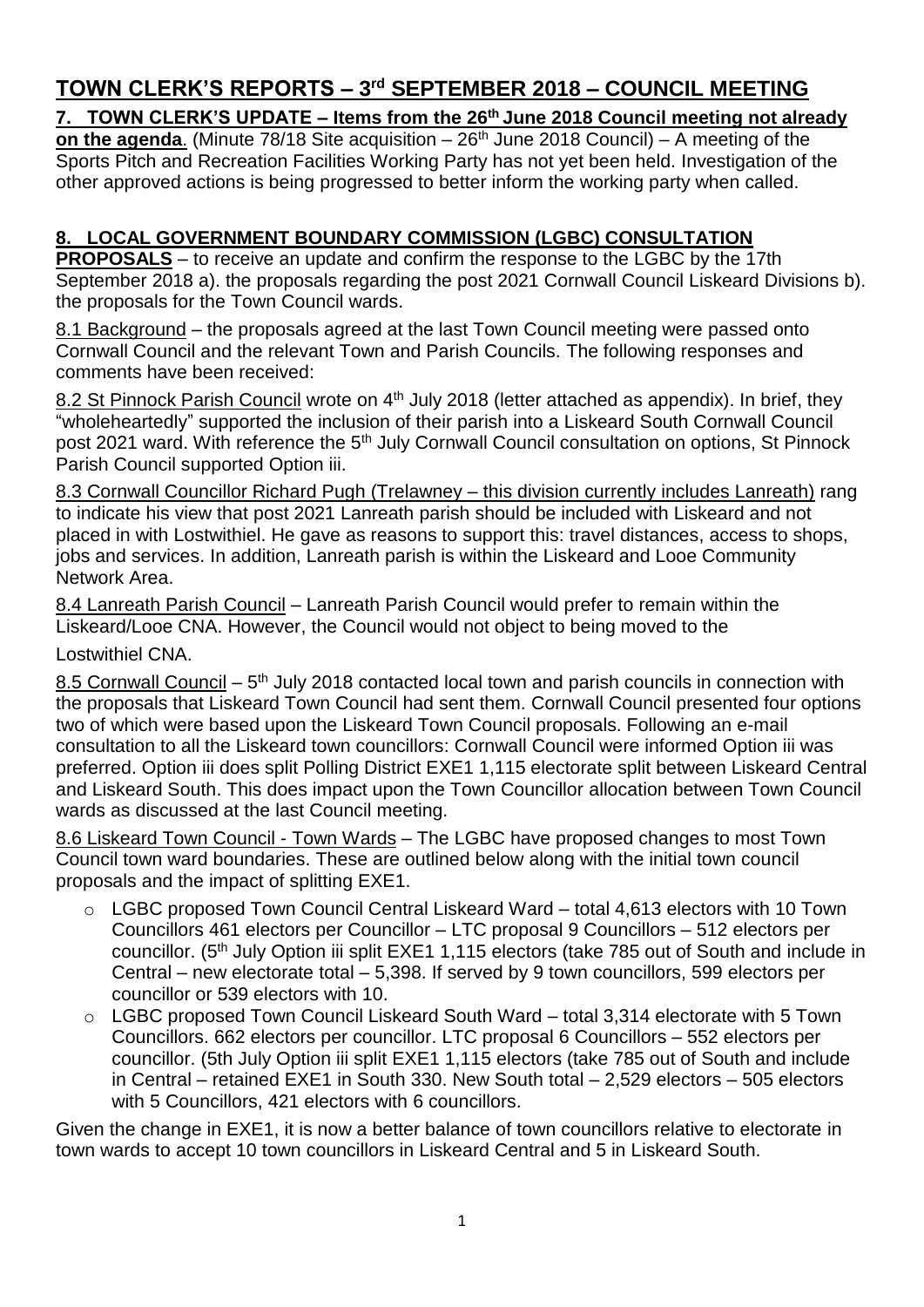**RECOMMENDATIONS: That the Town Council proposals for the Cornwall Council post 2021 divisions be submitted to the LGBC. That the Town Council supports the LGBC proposals for town council wards.** 

#### **9. COMMITTEE MEMBERSHIP – to approve Councillor Simon Cassidy to serve upon the Communications & Engagement, Planning and Finance & General Purposes Committees.**

Background – Councillor Simon Cassidy has attended meetings of each of the Council's service committees. He has asked to serve as a voting member on the following committees – Communications & Engagement, Planning and Finance & General Purposes.

**RECOMMENDATION: That Councillor Simon Cassidy be confirmed as a member of the Communications & Engagement, Planning and Finance & General Purposes Committees.**

#### **10. PROVISION OF ECONOMIC DEVELOPMENT SUPPORT/REVIEW OF BACK OFFICE FUNCTIONS – Minute 139/18 Finance & General Purposes Committee 24th July 2018 refers. to consider the approach to be taken in the report to be the 25th September 2018 Finance & General Purposes Committee.**

10.1 Background – at the last Finance & General Purposes Committee it was agreed to defer consideration of the provision of economic development support to its next meeting. This would be combined with a review of the back-office functions which were last reviewed in 2016. It was agreed that discussions would take place involving all councillors to help frame the context of review and the subsequent report to the next F&GP committee.

10.2 Council Aims and Objectives – in setting the aims objectives to 2021, the Council has agreed to: "Support the growth of good quality local jobs and businesses, strengthen the local food and farming sector and attract new investment".

10.3 Neighbourhood Plan – the provision of 1,400 extra homes to 2030. If the town is to be a sustainable community, this would require the provision of approximately 2,000 jobs, to enable the homes to be purchased.

10.4 Agri Hub and Employment Sites and Premises – several partners including the Town Council understand and support the progression of the provision of much needed infrastructure such as, town centre offices, an agri-hub and a range of business park type premises such as, workshops, factories and plots.

The above factors have resulted in the recommendation from the working party to boost the Council's ability to support economic development.

10.5 2016 Review – The Council sought an external review to ensure that the structure, operating systems and procedures represented best practice. One key value for money improvement was cutting the almost 70 committee meetings a year by half and investing the time saved in work of a more productive and useful type. Other changes did require funding and these were:

• Support Services Manager - £22,937 – the creation of this post has enabled the Town Council: a). to support the C & E Committee in taking over the Museum function and negating the need for a separate Museum Committee. In expanding, improving dramatically, the quality of a number of events in the town such as, the Man Engine, the Community Fair, etc. b). the LAMB initiative has enabled the launch of a more community focussed Lyskerrys magazine compared with the Town Crier. c). the post has been able to enhance the level of support given to the Planning Committee d). the post has been able to carry out many of the policy and procedural systems such that the Council is meeting the standards necessary to attain the Local Council Award Scheme Foundation level and indeed is just one item short of the next quality level that Council indicated that it had a wish to obtain.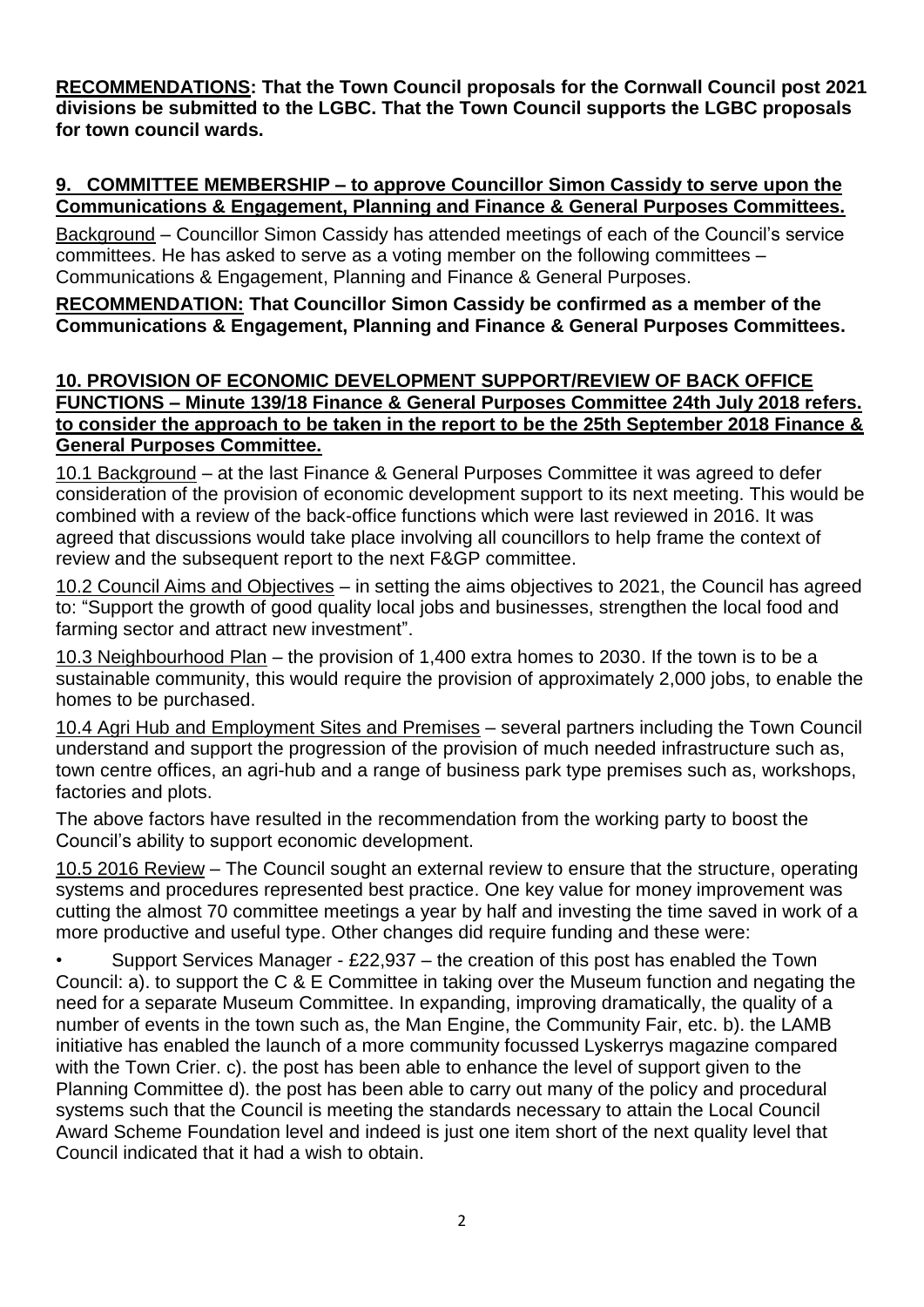Extra caretaking time  $-$  £8,220 – Previously, there were only two caretaking staff and one handyman – when the handyman retired that post was deleted and the saving combined with the additional funding to create an additional caretaking post. This means there are three people to cover the caretaking role. As new caretakers are appointed secondary handyman skills are also sought.

• Facilities Manager - £5,640 – to update on the "Caretaker" grading to reflect the actual increase in duties and responsibilities and the involvement of Facilities Manager in the planning and commissioning of projects such as the PV panels, the Refreshment room project which became the Public Hall Refurbishment Project which is the largest investment in the public hall that has been made since the mid1990's – this project accords with the aims and objectives  $\Box$ Develop and promote the Council's assets for the benefit of the community.

• Administrative Assistant (Facilities) and Administrative Assistant (Support Services) (£452 previous posts were SCP15 were increased to SCP16).

# 10.6 Other Additional Benefits from the 2016 Review relating to the Town Clerk/RFO post.

1. Agri Hub and Employment Land and Sites and Premises Assessment - This is a new strand of work emerging from the Neighbourhood Plan. It is possible to implement as a result of the Rolley Review with time being freed up from Committee meetings. This is a key step in achieving the aims and objective  $\Box$  Support the growth of good quality local jobs and businesses, strengthen the local food and farming sector and attract new investment. The Town Council (Finance Committee) is coordinating a partnership with the Chamber of Commerce, Cornwall Quality Livestock Producers (farmers' cooperative), Cornwall and Isles of Scilly Local Enterprise Partnership. Menheniot Parish Council. To produce evidence of demand that will assist in bringing forward private sector and Cornwall Council investment is sites and premises.

2. "Liskeard Together bid for European Social Fund" – The Council aim and objective to□ Build a strong local community which is proactive, involved, resilient, cohesive and proud of where we live – in 2017 the Council was able to • This has lead to what is believed to a unique partnership involving a town council, the voluntary sector, Cornwall Council and Cornwall Housing. "Liskeard Together" - the Town Council has lead the submission of a bid to the Department of Communities and Local Government (D.C.L.G.) for this joint project. The total project value is £907,636 over three financial years. The Town Council was the first partner to agree a funding contribution of £30,000 spread over three financial years. This is 3.3% of the total value.

3. Local Council Award Scheme – Foundation level – in 2017 the Town Council achieved this sixth of the 213 Town and Parishes in Cornwall to achieve this. Under the 2015-2017 aims and objectives 9. Improve the town council's internal organisation to achieve our aims and 10. work together well as a team of councillors and staff

4. Westbourne Gardens Agreement – the ongoing chase ups of Cornwall Council both regards the progression of the agreement and the buttress repairs etc. This would assist in the aims "Improve social and leisure facilities in Liskeard."

5. Sports Pitches and Recreation Development Working Party – was set up in 2017, in conjunction with our partners. This will progress the acquisition of land and the provision of sports infrastructure to meet proposals in the Neighbourhood Plan. This will use Section 106 developer contributions and where appropriate grant support. The councils aims and objectives include:  $\Box$ Deliver the development priorities which the community has set out in the neighbourhood plan.  $\Box$ Improve social and leisure facilities in Liskeard. This project could have a total value up to a £1 million when all fees and services etc.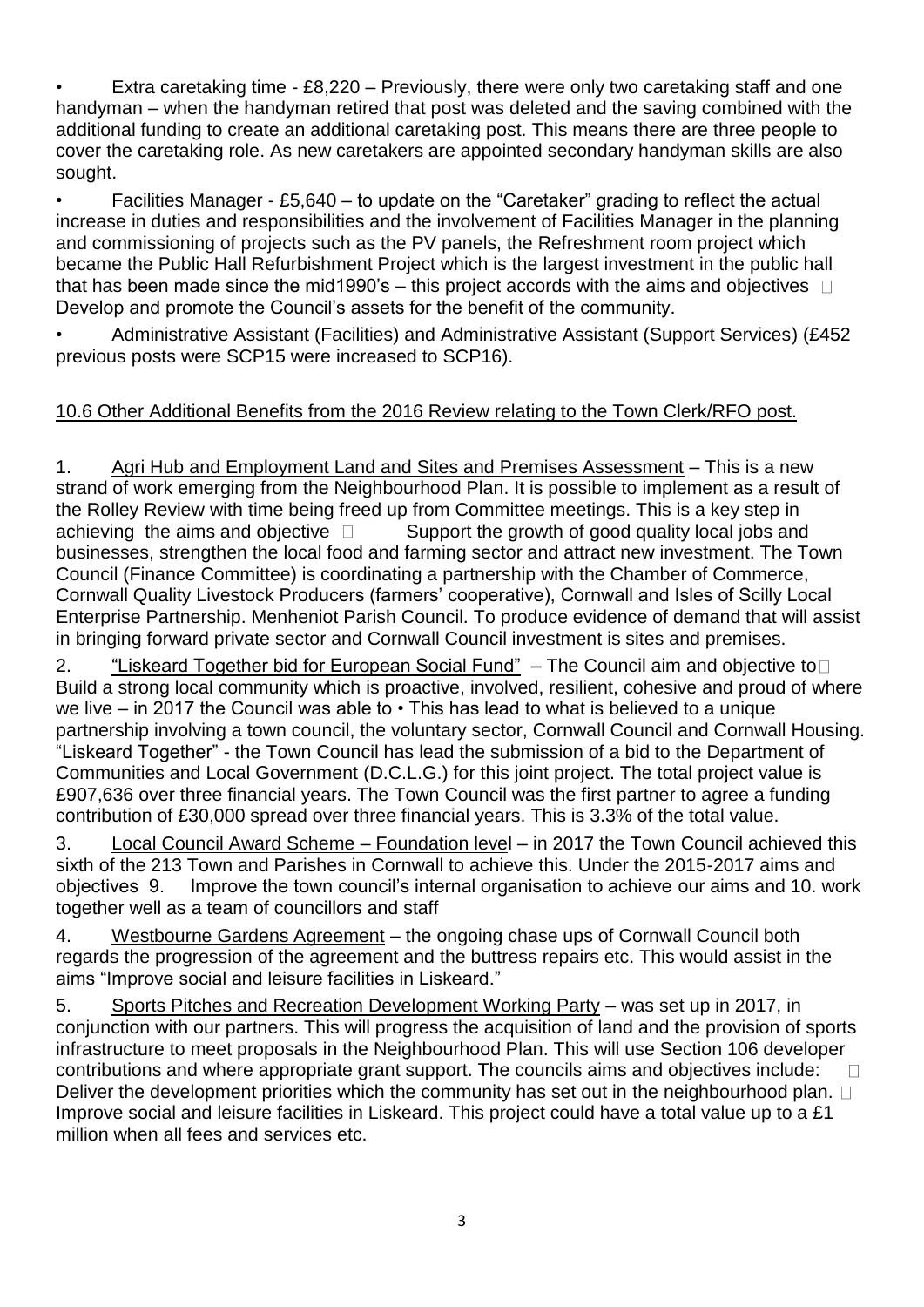6. Marketing Liskeard to Business - set up in 2018 to help market Liskeard to businesses and help with our aim  $\Box$  Support the growth of good quality local jobs and businesses, strengthen the local food and farming sector and attract new investment.

7. Devolution – in 2017 a completed Initial Proposal Form was submitted by the Town Council to Cornwall Council. This is being assessed by Cornwall Council

8. Cattle Market Working Party – the importance of the Cattle Market Working Party has been focussed more sharply with the expiry of the auctioneers lease and the purchase of the former ATS building in Liskeard to widen the access to cattle market to assist in repurposing the former cattle market.

10.7 Town Clerk breakdown of time allocated to functions. - Note that the Town Clerk's standard working week is still 41-43 hours per week and 45 – 48 hours when evening meetings are involved.

25% of the time is spent preparing for the F&GP Committee and Council meetings, holding the meetings and preparing the minutes. (each committee or council is three days in the previous week preparing the agenda, an evening in the following week attending the meeting and a day a half preparing the minutes) About one compete week per month. – August is usually a good month with no committee or council and May is a bad month with a Committee, Mayor Choosing and the AGM.

25% of the time is spent carrying out the work programme of the F&GP Committee and Council – this includes internal working parties dealing with sports pitches and marketing liskeard to business and the progression of the agri hub and employment sites and premises review and subsequent infrastructure. It would also cover external partnership working such as, with the Cornwall Council cattle market working party and the ongoing work with Cornwall Council and RIO regarding the library. This also covers the Responsible Financial Officer (RFO) elements of the Town Clerks post, such as, the annual budget and precept setting cycle and the preparation of reports on items relating to revenue account expenditure.

10% of the time is spent on other committees and working parties – as Town Clerk/RFO I am sent all e-mails and reports etc. relating to the support C&E, Planning and Facilities Committee and working parties such as the Seagull Working Party etc.

15% of the time is spent supporting the administrative work such as, invoice checking, authorising leave, receiving the post,(in the afternoon's receiving recorded deliveries, people attending meetings here wanting to speak to someone on a venue related issue – telephone enquiries or visits from people seeking Cornwall Council) .

5% of the time is spent on Forum related items e.g. attending the forum but also as a cheque signatory, reporting back to Yvette on planning items – being a contact point for people on the Forum via issues that need reporting to Cornwall Council.

15% of the time is spent on issues not relating to items of work on the approved work programme and can often be items not relating to the responsibilities of the Town Council – items raised by Councillors and members of the public ranging from questions about ownership and responsibility etc. to more time consuming recurring items bouncing and issues consideration.

5% of the time is spent dealing with member of the public issues not related to other staff or the approved work programme e.g. proof of identity checks regarding foreign pensions.

\*NB Economic Development – at present about 15% of total time being mostly from the work programmes of the FGP Committee and Council and some for the Councillors support on ideas and issues.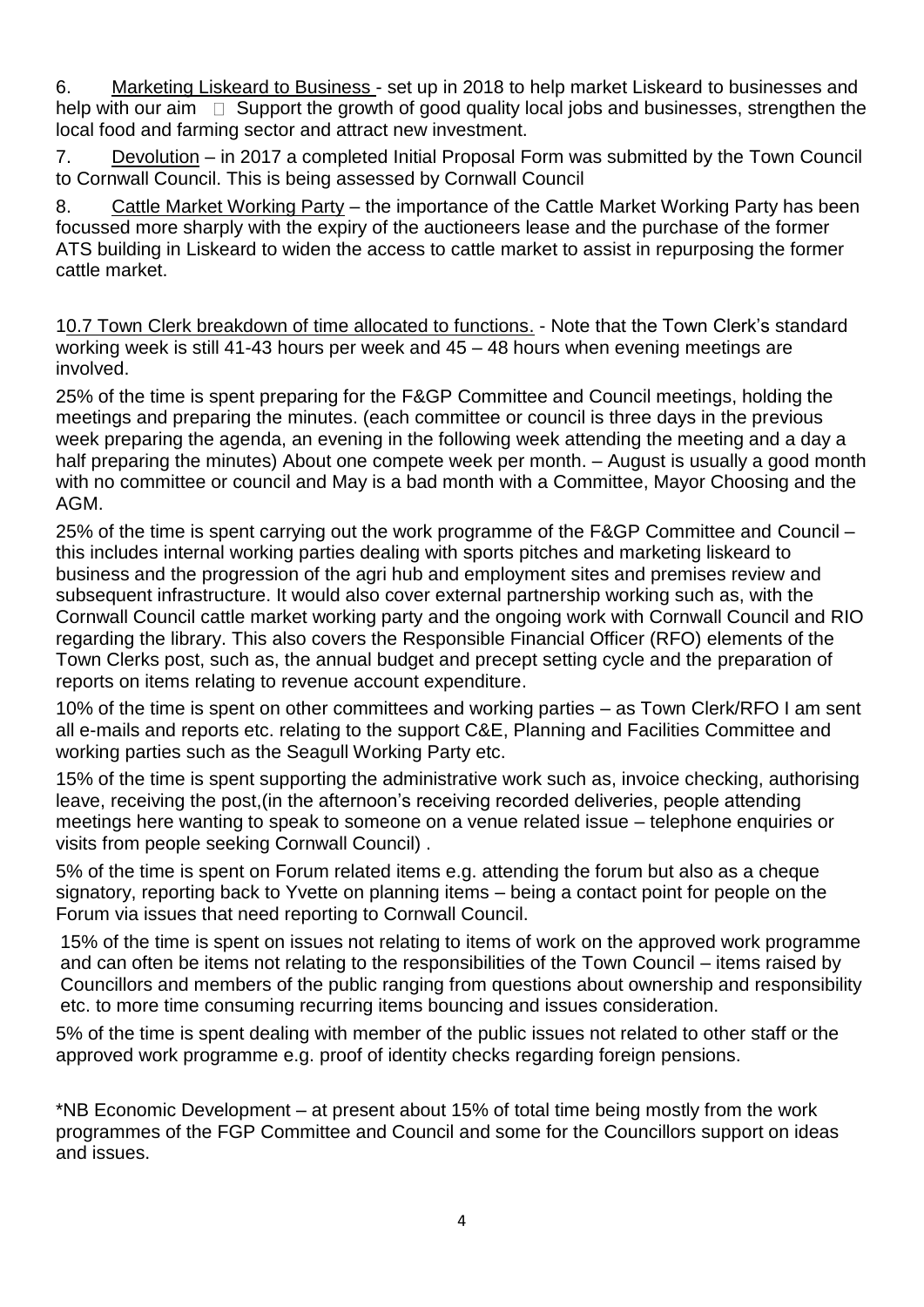10.8 Post 2016 Review Developments – In addition, to factors such as the adoption of new council aims and objectives and the resultant project work and the work arising from the Neighbourhood Plan noted above other factors that impact consideration are:

Town Clerk – has become CILCA qualified (which enabled the Council to obtain Power of Competence increasing the potential range of activities that the council can lawfully undertake (subject to budgets and capacity to deliver)

Support Services Manager – has become CILCA qualified which shows the attainment of the necessary skills in relation to council.

10.9 Town Clerk and Responsible Financial Officers' – previous employment 1989 – 2009 worked for Caradon District Council as initially Economic Development Officer, Economic Development Manager and Head of Economic and Community Services. These roles covered the support of a variety of projects in Liskeard. For the sustainable growth of the local economy, it included the provision of the Liskeard Business Park on Charter Way. This was from green field site acquisition and assembly, through the multi-phased office and workshop construction. To plot disposal for factory and office development.

## 10.10 Economic Development – current and future

• Economic Development – at present about 15% of total time being mostly from the work programmes of the FGP Committee and Council and some for the Councillors support on ideas and issues.

Economic Development – Town Clerk possible future changes:

- 5% Forum it might be possible to discontinue attendance at and support for the Forum this might have some additional implications regarding staff members e.g. Planning updates would not need to prepare planning updates and the budget holding function could be discontinued along with the accounts support (raising of cheques, issuing of purchase orders, banking correspondence etc). In both instances this would not amount to a lot of time saved. To be effective this would need to be complete withdrawal of support and not to have the same planning, highways and verge maintenance, but rung in or e-mailed instead.
- 15% of the time is spent on issues not relating to items of work on the approved work programme and can often be items not relating to the responsibilities of the Town Council – items raised by Councillors and members of the public ranging from questions about ownership and responsibility etc. to more time consuming recurring items bouncing and issues consideration.
- 15% administrative functions (this does include items, such as, the approval of invoices, which is a role of the Responsible Financial Officer (R.F.O.)
- 25% Reports to Finance & General Purposes Committees and Council This would include the budget and precept setting cycle of reports that is an RFO. Internal Auditor and External Auditor reports to Finance & General Purposes Committee.

10.11 Next Steps – If Council is happy with this approach for the  $25<sup>th</sup>$  September 2018 Finance & General Purposes Committee:

• Support Services Manager – consider current work pattern of the post as broken down for the Town Clerk above. Examine the possible transfer of the Responsible Financial Officer elements of the Town Clerks post to create a Deputy Town Clerk and Responsible Financial Officer (with appropriate grading change). The would permit the Town Clerk to spend more time on economic development projects as identified above.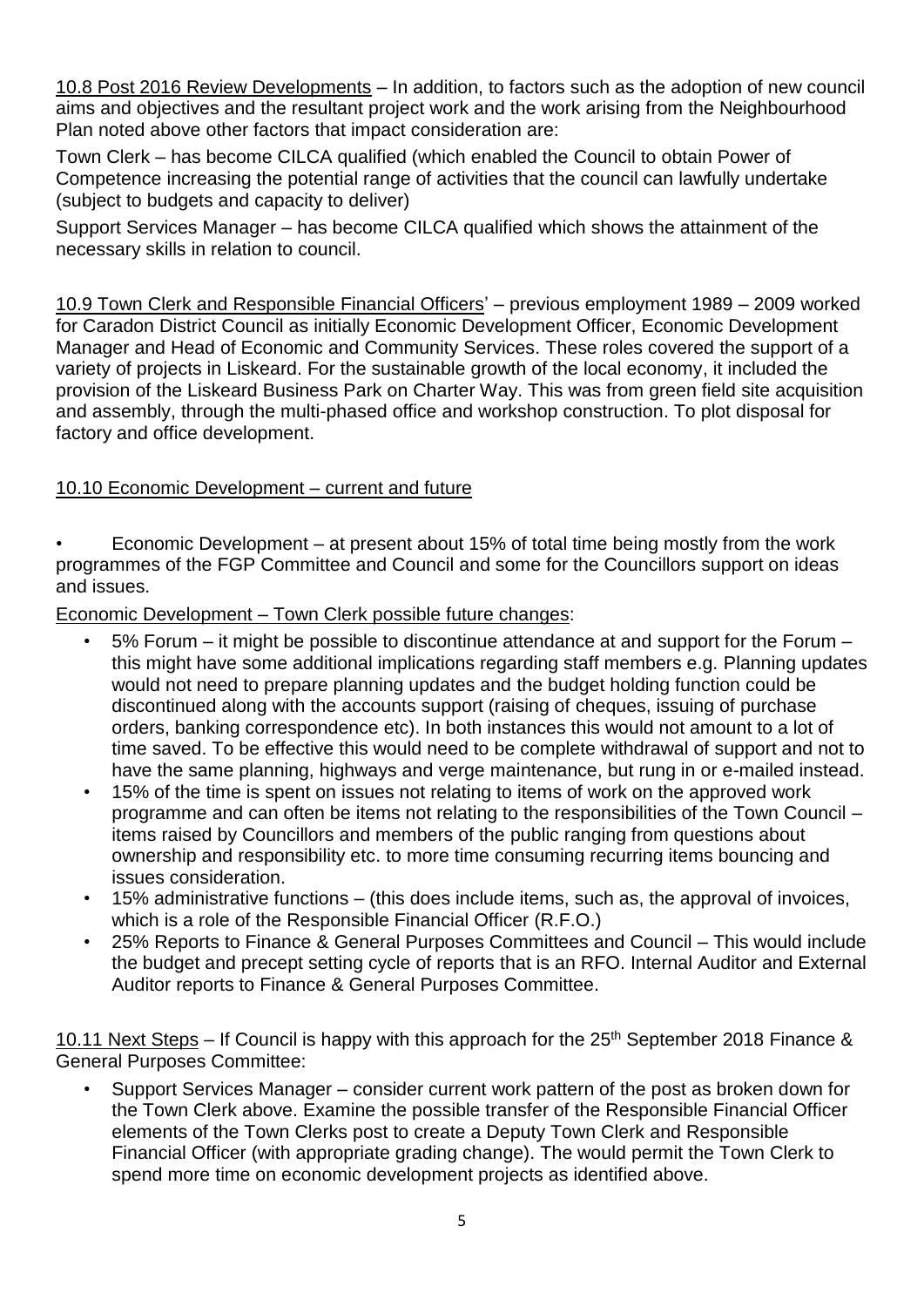- Examine elements of the Support Services Managers' current role: that might be distributed to other staff in the council. This would enable the Support Service Manager post to take on the tasks from the Town Clerk including the Responsible Financial Officer role.
- Consider any remaining new post against the tasks and functions that need to be covered once the above approach has been considered. This might be for a part time post at a lower grade that proposed previously.

#### **RECOMMENDATION: That the Council approve the above as the approach to take in the report to the 25th September 2018 Finance & General Purposes Committee.**

#### **11. CORNWALL COUNCIL – COMMUNITY INFRASTRUCTURE LEVY (C.I.L.) use policy consultation (see attached – to consider the response to the CIL consultation.**

Background – Cornwall Council is carrying out a consultation on the use of the Community Infrastructure Levy (CIL). The consultation is attached in full as an appendix. In short, the following points are relevant:

- $\circ$  23<sup>rd</sup> September 2018 closing date of the CIL consultation.
- $\circ$  1<sup>st</sup> January 2019 commencement of CIL in Cornwall for new developments.
- o 15% of CIL allocation to the Town Council (increasing to 25% in the case of a town with an adopted Neighbourhood Plan).
- o 85% of CIL collected would go to Cornwall Council (reducing to 75% if a Neighbourhood Plan were in place at the town or parish level).
- o CIL would not apply to residential development in Liskeard.
- o CIL would apply to certain size categories of Convenience Retail (supermarkets) (Planning Use Class A1), and out of town non-food retail, Planning Use Class A1, restaurants edge of town (Planning Use Classes A3/A5).

Observations on the consultation. The list of potential infrastructure project types at 4 and 7 does not include any form of employment infrastructure projects such as, the provision of a new business park or office provision on a redundant town centre site. This should be included at both 4 and 7 but also specifically drawn to their attention. For the following reasons:

- This employment infrastructure is critically important to provide a sustainable county. This would support good quality jobs to provide the mortgages to purchase the additional housing stock.
- This employment infrastructure should provide Cornwall Council with ongoing revenue receipts of rents, charges and an uplift in business rates. None of the other infrastructure would do that.
- The provision of the employment infrastructure would complement other items such as, improvement to the road transport infrastructure and the provision of children with the education and skills necessary to remain in Cornwall.

**RECOMMENDATION: That the response to Cornwall Council on the CIL consultation is completed with those points included and raised as items of special note along with any other points raised at Council.**